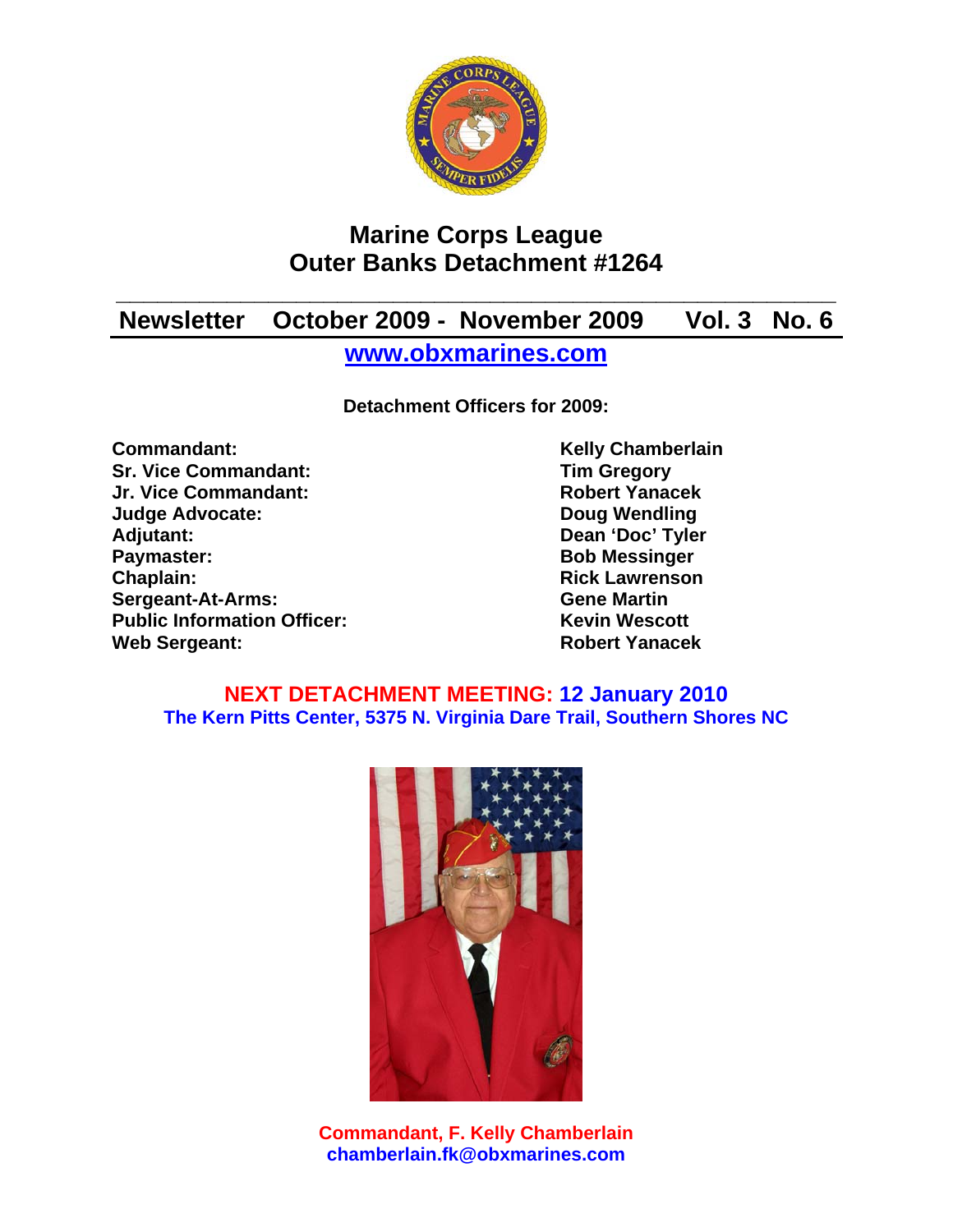### **What's Been Going On?**

#### **Check your Detachment Website OFTEN: www.obxmarines.com**

#### **Detachment Financial Audit**

**In accordance with Detachment By-Laws, Judge Advocate Wendling accompanied by Lee Baronet conducted a financial audit of Detachment Finances. The audit found that all financial records are in order and Paymaster, Bob Messinger continues to do a fine job of managing Detachment Financial affairs. As a reminder, members should be aware that the Detachment Financials are not published in either the minutes or newsletters. Such records may be reviewed by any member upon arrangement with the Detachment Paymaster.** 

#### **Detachment Officer Elections**

**Marine Corps League, Outer Banks Detachment #1264 conducted its annual officer election process during November/December which resulted in the current elected officers retaining their positions for another year. The Commandant has also announced that all appointed officers will be retained, as well. A reinstallation ceremony will occur during our next Detachment meeting.** 

#### **Detachment Meeting Place**

**Detachment meetings are held at the Kern Pitts Center at 5375 N. Virginia Dare Trail, Southern Shores, NC. It's a great location for most members, a fine facility and the Town of Southern Shores has been very accommodating to us.** 

#### **Marine Corps Birthday Luncheon, 10 November 2009**

**Detachment Judge Advocate, Doug Wendling, hosted a celebration of our 234th Birthday on 10 November 2009 at The Currituck Club. There were approximately 55 attendees and feedback has been mostly positive. Plans for next year are to have the event on the first floor veranda, providing easier access for those members with mobility issues. He reports that there will also be transportation from the parking lot to the clubhouse. More to follow…** 

#### **Marine Corps League Uniforms**

**The Commandant reminds all members that Marine Corps League uniforms must be worn according the Uniform Code of the League. The only ornament allowed on your League cover is the Marine Corps emblem…no other pins are appropriate. Khaki shirts are no longer a part of the uniform and NCO 'Blood Stripe' blue trousers are never to be worn with the scarlet blazer but may be worn with the Mess jacket. It's imperative that members represent the League and the Marine Corps appropriately.** 

### **Once a Marine, ALWAYS a Marine…**



**SIGN UP A NEW MEMBER TODAY!!! Pay your dues promptly to continue receiving your Marine Corps League benefits**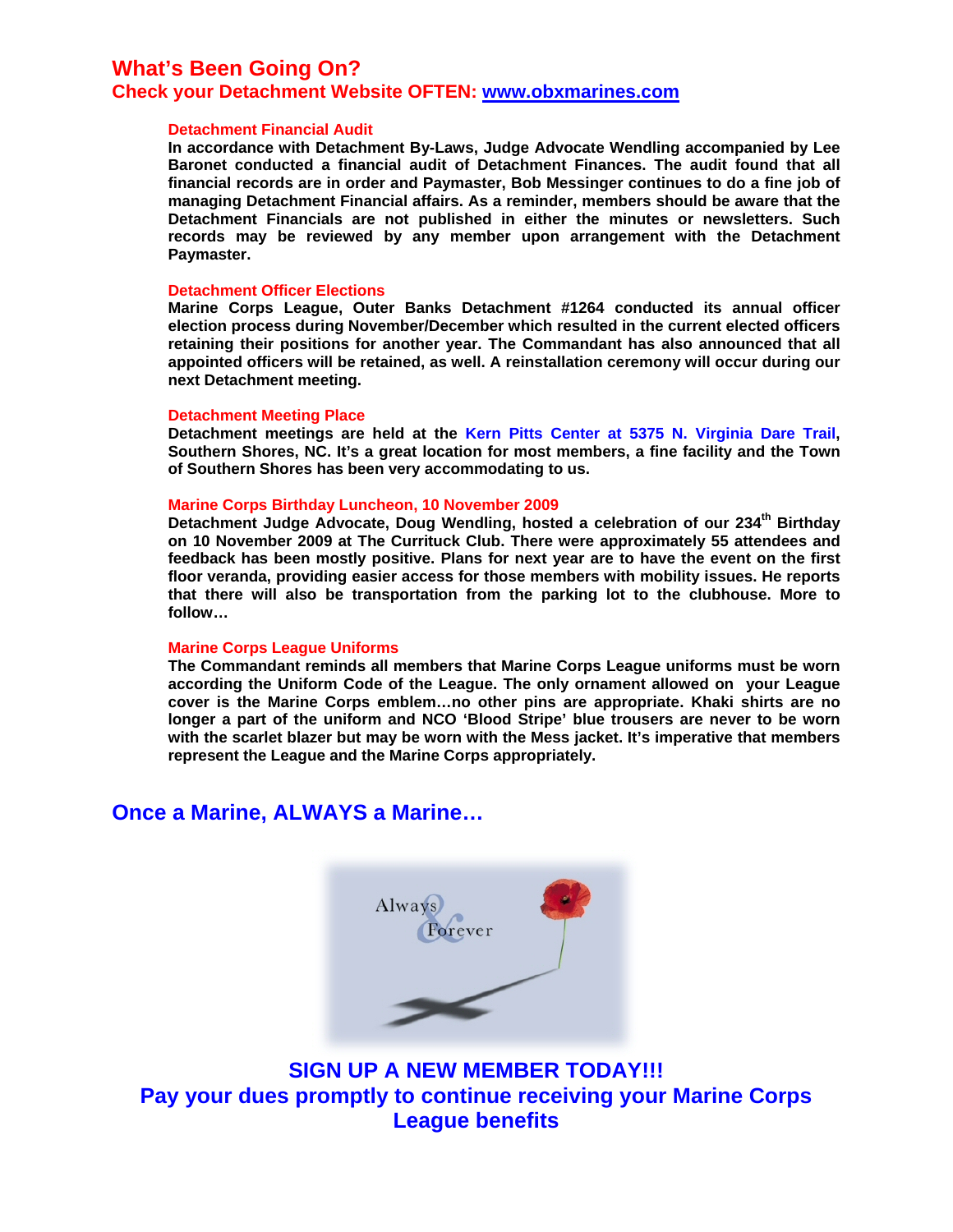### **Message from the Commandant:**

**Fellow Marines, I am honored to be your Commandant. Let's work together to continue the good work of the Detachment in our community. The China**  Marines had a phrase for it --  $\frac{11}{11}$   $\frac{11}{11}$  *Gung Ho* or work together. Aren't we **the few and the proud?** 

**Onward and upward! "Don't bunch up and stay off the ridge lines."** 

**Semper Fi** 

#### **Recruiting…**

**Recruiting literature is available for all members. Pick some up at the next meeting or request some from your Detachment leadership. Carry recruiting info and applications in your car and never miss and opportunity to let a fellow Marine/FMF Corpsman know what we're about. Make it your objective to recruit one new member this year. Current membership is 36. Recruiting is EVERYONE'S responsibility! Tell your buddies what they're missing….** 

**Welcome new members: Gary Felder, Donald Murphy, Leroy Spivey, Dean "Doc" Tyler and Kevin Wescott!** 

#### **Toys For Tots…**

**Paymaster Bob Messinger is coordinating the Detachment campaign again this year and is expecting great results. Detachment members have volunteered to cover collection points at Family Dollar in Manteo, K-Mart and WalMart on Saturdays and Sundays, 21 November through 13 December. Bob will provide a preliminary status report at the next Detachment meeting.** 



**Check your Detachment website often: www.obxmarines.com**

**Also, North Carolina and other MCL information is available at the Department NC website: www.ncmcl.org**

**Check here to read the Marine Corps League Uniform Code… If you decide to obtain MCL uniform items, wear them correctly!** 

**National Marine Corps League website: www.mcleague.com ALSO: Syndicated Marine Corps League News… www.ncmcl.net [NEW!]**